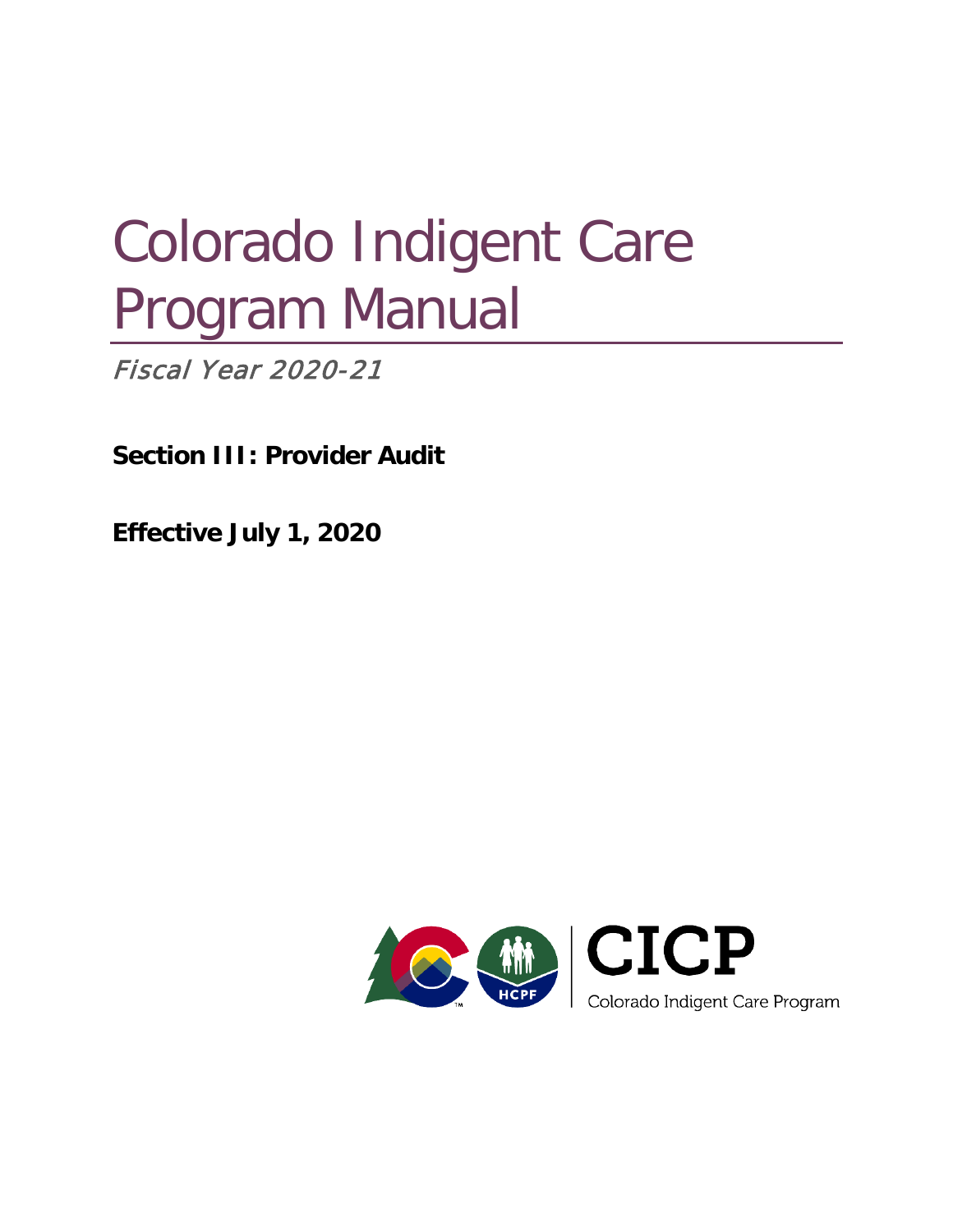# Table of Contents

| ARTICLE I.   | <b>AUDIT OVERVIEW</b>                                                     | 1 |
|--------------|---------------------------------------------------------------------------|---|
|              |                                                                           |   |
|              | Section 1.02 Records and Audit Documentation Retention and Availability 1 |   |
|              |                                                                           |   |
|              |                                                                           |   |
|              |                                                                           |   |
|              |                                                                           |   |
|              |                                                                           |   |
|              |                                                                           |   |
|              | ARTICLE II. METHODOLOGY AND PROCEDURES                                    | 3 |
|              |                                                                           |   |
|              |                                                                           |   |
|              |                                                                           |   |
|              |                                                                           |   |
|              |                                                                           |   |
|              |                                                                           |   |
|              |                                                                           |   |
|              |                                                                           |   |
|              |                                                                           |   |
| ARTICLE III. | PROVIDER COMPLIANCE AUDIT REQUIREMENTS                                    | 7 |
|              |                                                                           |   |
|              |                                                                           |   |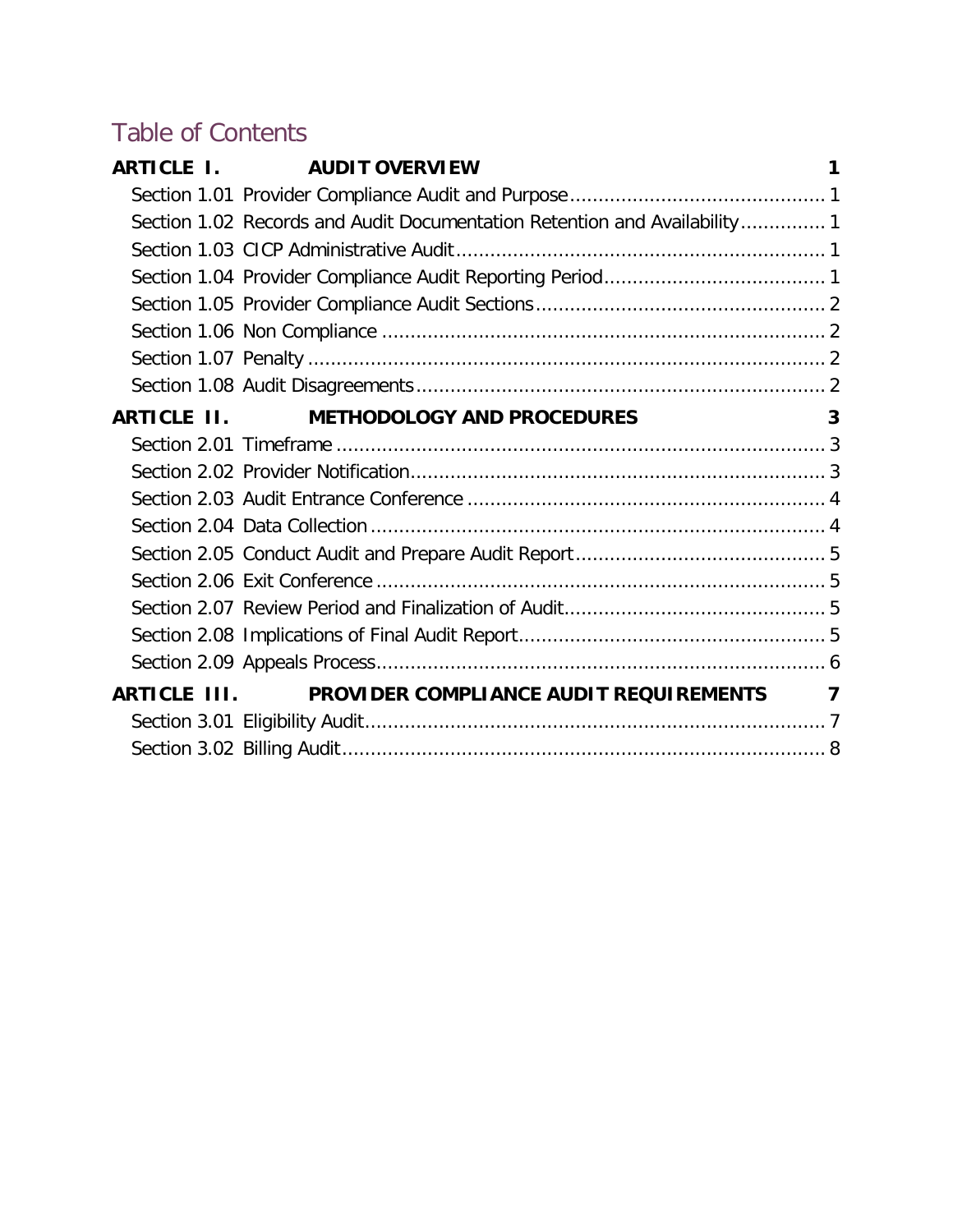# <span id="page-2-0"></span>**ARTICLE I. AUDIT OVERVIEW**

# <span id="page-2-1"></span>**Section 1.01 Provider Compliance Audit and Purpose**

To meet its fiduciary responsibility, the Colorado Indigent Care Program (CICP) requires that participating providers submit to a provider compliance audit and submit a Corrective Action Plan (CAP), when required, to the Department of Health Care Policy and Financing (the Department). The purpose of the provider audit is to furnish the Department with a report that attests to provider compliance with specified provisions of the CICP provider agreement, regulations and manual. The following guidelines provide a basis for conducting the provider audit.

#### <span id="page-2-2"></span>**Section 1.02 Records and Audit Documentation Retention and Availability**

All records, documents, reports, communications and other materials (except for medical records of CICP clients) related to the participating CICP Provider's and any subcontractor's participation in the CICP shall be the property of the State and maintained in a central location by the provider as custodian thereof on behalf of the State, and shall be accessible to the State for a period of six (6) State fiscal years after the expiration of each State fiscal year. A further retention period may be necessary to resolve any matter which is pending at the expiration of each six (6) state fiscal year period.

The provider will keep the material associated with conducting this audit, such as the audit work papers and corrective action plans, for a period of six (6) State fiscal years following the conclusion of the audit. This must demonstrate that the audit was performed within the standards outlined in this section. If an audit by or on behalf of the federal and/or State government has begun, but is not completed at the end of the six (6) State fiscal year period, or if audit findings have not been resolved after the six (6) State fiscal year period, such materials shall be retained for six (6) months after the filing of the final audit report and response thereto. This material will not be submitted to the Department unless a direct request for the documentation is made.

# <span id="page-2-3"></span>**Section 1.03 CICP Administrative Audit**

All providers are subject to an audit by the Department or a designee representing the Department. This audit will examine the provider's eligibility and billing records. The provider will be notified in writing by the Department's auditor prior to conducting this audit. At that time, the provider will be notified regarding the audit's scope and criteria.

#### <span id="page-2-4"></span>**Section 1.04 Provider Compliance Audit Reporting Period**

The audit period covers the previous state fiscal year for the Eligibility section of the audit and the most recently submitted calendar year data for the Billing section of the audit. For example, the audits conducted in 2019-20 will cover the 2018-19 program year for the Eligibility section and calendar year 2018 for the Billing section.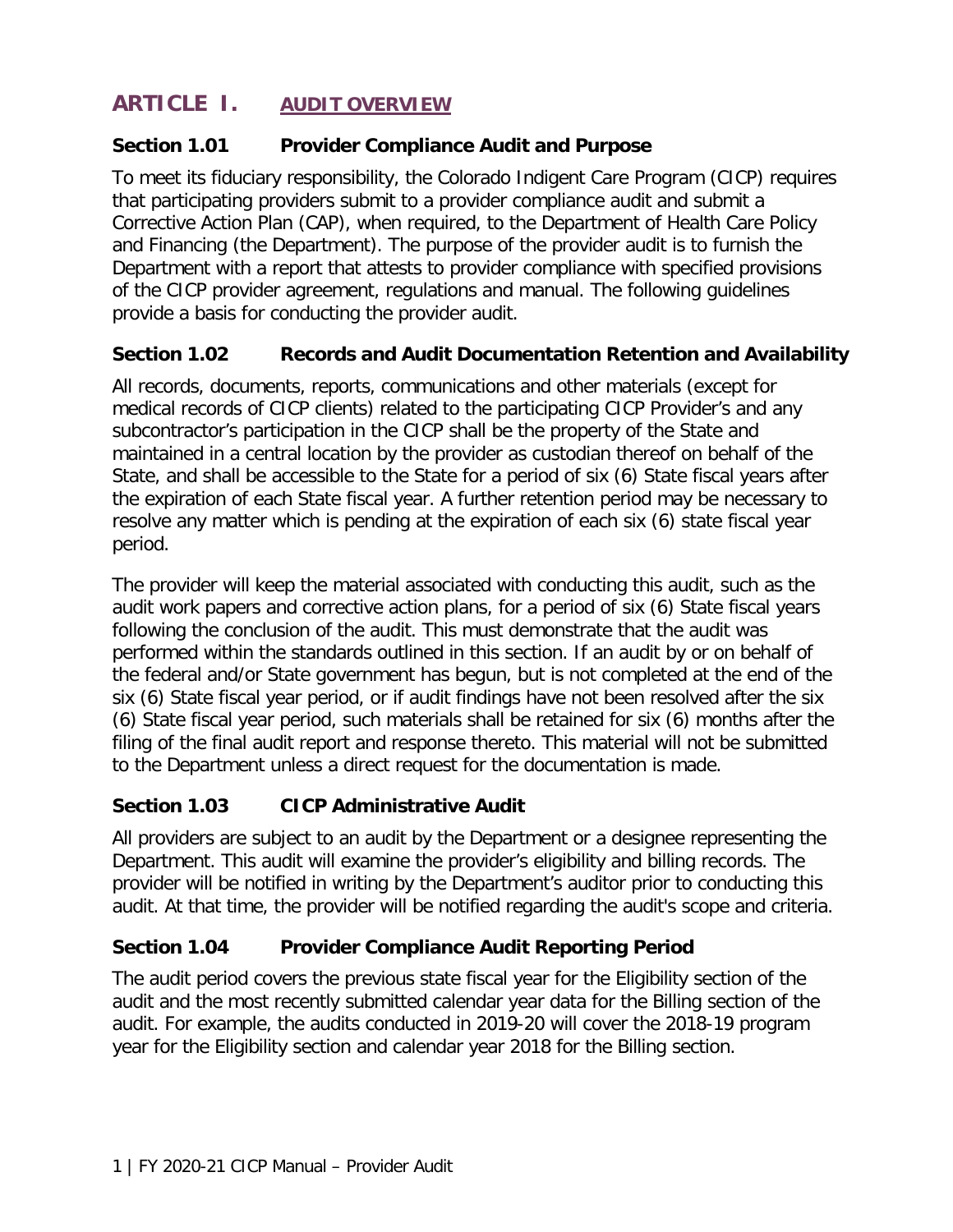# <span id="page-3-0"></span>**Section 1.05 Provider Compliance Audit Sections**

The following audit guidelines represent the audit requirements and the reporting process. There are two separate components of the CICP Compliance Audit.

- 1. **Eligibility Audit:** This audit examines only eligibility applications completed directly by the provider. Clients serviced by the provider under the CICP but screened by another facility should not be included.
- 2. **Billing Audit:** This audit examines the provider's billing records and the summary information submitted to the CICP.

#### <span id="page-3-1"></span>**Section 1.06 Non-Compliance**

Providers that are found to be out of compliance with any of the CICP guidelines must implement a CAP. A statement from the provider's administration must be submitted to the Department describing the plan of correction and an implementation date. The Department will send a letter to the provider identifying the errors found in the audit that must be addressed in the CAP. The CAP will be due to the Department within ten (10) business days from the date of the letter. Failure to submit a CAP may result in withholding CICP payments until such a plan is received or the CICP may redirect payments to compliant providers.

#### <span id="page-3-2"></span>**Section 1.07 Penalty**

Failure to comply with the Department's auditor for any year in which a provider participates in the CICP may result in the Department billing the provider for a full refund of monies received for the period in question or withholding payments until the audit has been completed to the Department's satisfaction. Failure to pay this refund will result in this issue being turned over to the State for collection. Further, the Department will not approve a provider to participate in the CICP until the refund is paid in full.

#### <span id="page-3-3"></span>**Section 1.08 Audit Disagreements**

Any disagreement between the audit procedures, CICP Manual, and provider policies should be resolved between the auditor and provider. If the auditor and provider cannot reach resolution, jointly and concurrently, both parties should contact the Department for clarification.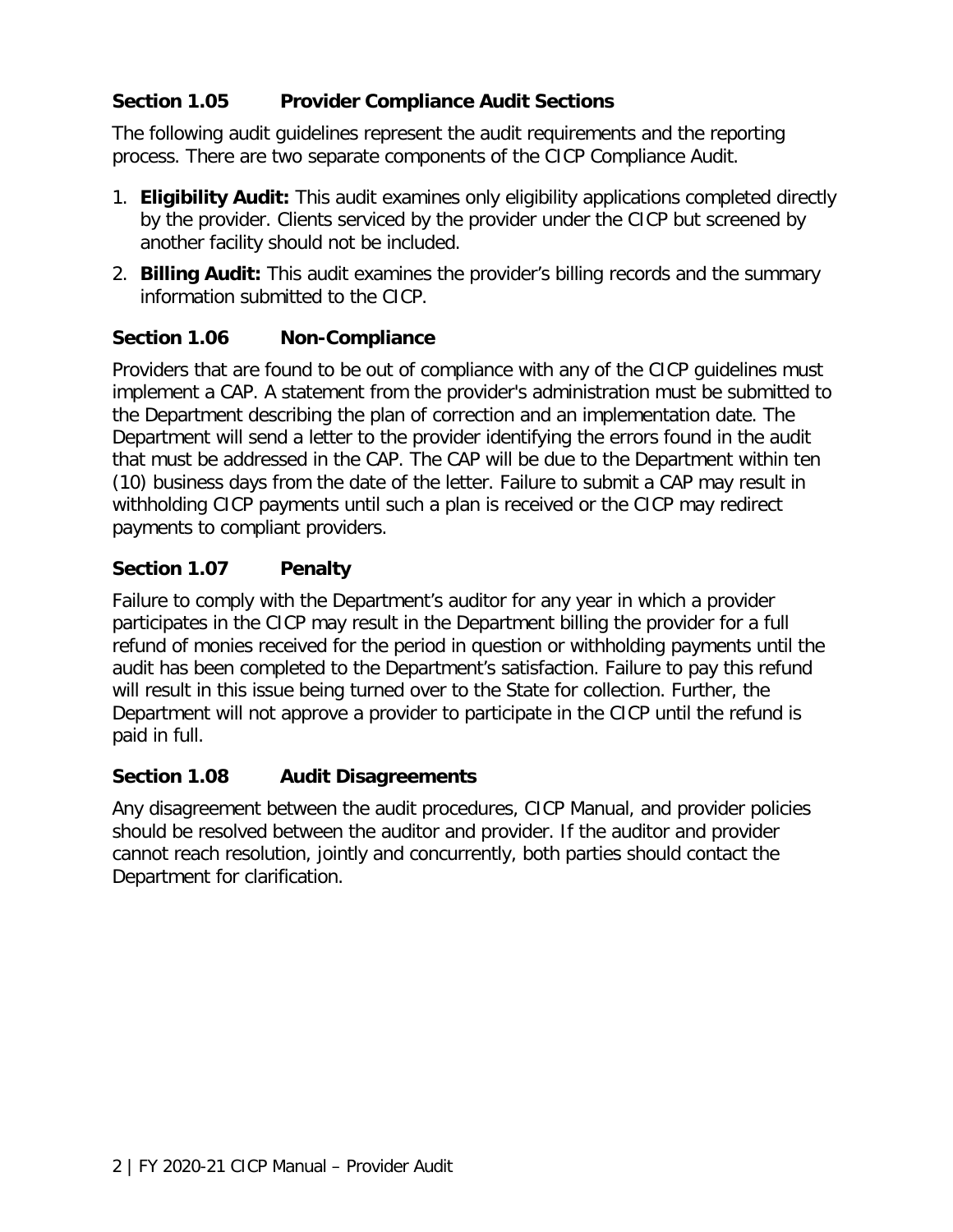# <span id="page-4-0"></span>**ARTICLE II. METHODOLOGY AND PROCEDURES**

#### <span id="page-4-1"></span>**Section 2.01 Timeframe**

The table below lays out the audit timeline. Please see the following sections for specific details and work steps for each phase of the audit.

| <b>Audit Phase</b>           | <b>Timeline and Description</b>                                                                                                                                                                |
|------------------------------|------------------------------------------------------------------------------------------------------------------------------------------------------------------------------------------------|
| <b>Provider Notification</b> | Provider will be notified in writing that they have been<br>selected for audit                                                                                                                 |
| <b>Entrance Conference</b>   | Entrance conferences are normally held within two weeks<br>of audit notification                                                                                                               |
| Data Collection              | Providers are given sixty (60) days from the date of their<br>entrance conference to collect and submit the required data                                                                      |
| <b>Conduct Audit</b>         | The audit will be conducted following the submission of all<br>required data, usually lasting four to six weeks                                                                                |
| Prepare Results Report       | An audit report will be prepared and sent to the provider<br>the day before the Exit Conference for the provider to<br>review                                                                  |
| <b>Exit Conference</b>       | An Exit Conference will be scheduled after the audit is<br>completed and an audit report is prepared                                                                                           |
| <b>Review Period</b>         | The provider will have five (5) business days after the Exit<br>Conference to review and submit any missing data to the<br>auditor                                                             |
| <b>Finalization of Audit</b> | The auditor will review and finalize the audit report using<br>any extra data submitted within the five (5) day Review<br>Period and send a final report to the provider and the<br>Department |
| Appeals                      | The provider will have five (5) business days from the date<br>of the final audit report to appeal the findings, the process<br>for which can be found in Section 2.09 Appeals Process         |

#### <span id="page-4-2"></span>**Section 2.02 Provider Notification**

The auditor will distribute an Audit Notification Letter informing the provider of their selection for the Colorado Indigent Care Fund audit. This letter will supply the provider with anticipated timelines for conducting the audit and outline the general audit process around the Eligibility and Billing portions of the audit. The letter will also identify key contacts from both the Department and the auditor and include all relevant contact information including telephone numbers and e-mail addresses. Following the distribution of this letter, the auditor will request a meeting with facility contacts to conduct the Audit Entrance Conference.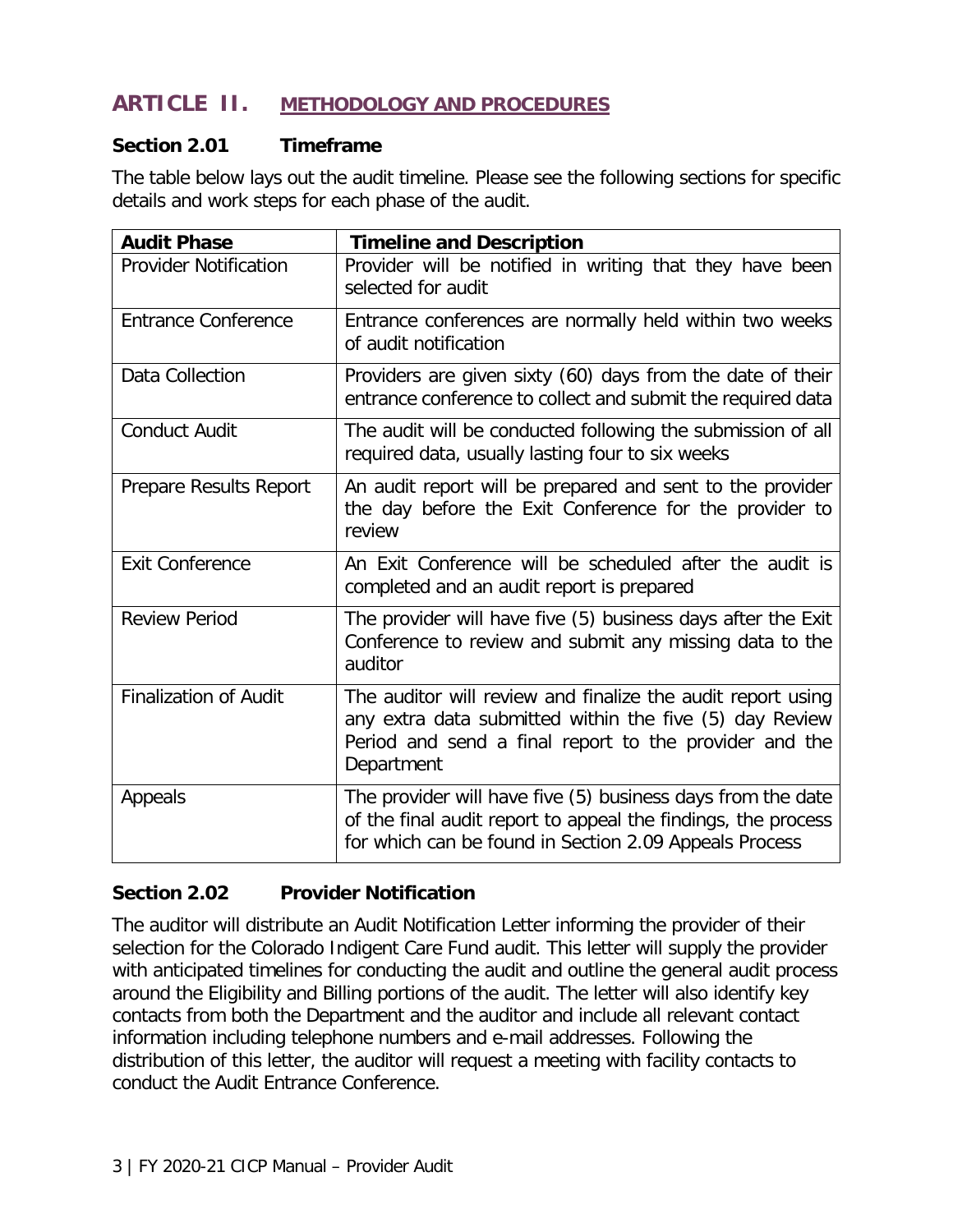# <span id="page-5-0"></span>**Section 2.03 Audit Entrance Conference**

After the Notification Letter is distributed, the auditor, the Department, and relevant facility personnel will conduct an Audit Entrance Conference to formally introduced the audit team, outline the scope of the audit, and review audit compliance requirements. The purpose of this meeting is to educate the facility on the audit objectives, review the comprehensive data request with the provider, discuss the audit schedule and address timelines and expectations from all parties. Staff from the provider will have the opportunity to ask any questions about the audit process during this meeting. The auditor's contact information will be shared with the facility so that the audit team can clarify any additional questions that may arise during the data collection process.

# <span id="page-5-1"></span>**Section 2.04 Data Collection**

Following the completion of the Entrance Conference, the data collection process will begin. Due to the sensitive nature of the data that will be collected, the auditor will establish a Secure File Transfer Protocol (SFTP) site to facilitate the transfer of Protected Health Information (PHI). The first pieces of data the auditor will request will be two separate lists of clients: one list of CICP applications that were completed during the previous state fiscal year and one list of unduplicated CICP patients that were included in the most recent data submission. These lists will be used to generate the sample of patients that will be examined as a part of both the Eligibility and Billing portions of the audit respectively. Data for patients identified in the sample will be due 60 days from the date of receipt of the Audit Notification Letter. The size of the audit sample is based on the number of patients reported in the most recent data submission as described below. Additionally, for providers with satellite facilities, an extra five applications per satellite facility will be added to the sample size.

| Number of Clients Served | <b>Audit Sample Size</b> |
|--------------------------|--------------------------|
| $~<$ 25                  | All                      |
| 26-100                   | 25                       |
| 101-400                  | 35                       |
| 401-800                  | 50                       |
| 801-2500                 | 60                       |
| $2501+$                  | 70                       |

The auditor will randomly select clients from each list and provide the list of chosen clients for each audit to the provider. The provider will then be responsible for providing all necessary documentation for each client to the auditor prior to the end of the Data Collection period. For clients selected for the Eligibility audit, all documents related to their rating should be submitted to the auditor. These files should be submitted as separate PDFs for each client. For clients selected for the Billing audit, documentation from all CICP visits within the calendar year should be submitted as well as the client's application or CICP card. The visit data should be submitted in an Excel file, and the applications and/or cards should be submitted in separate PDFs for each client. If the provider is unable to provide the file types as stipulated, they should contact the auditor to discuss alternative acceptable file types.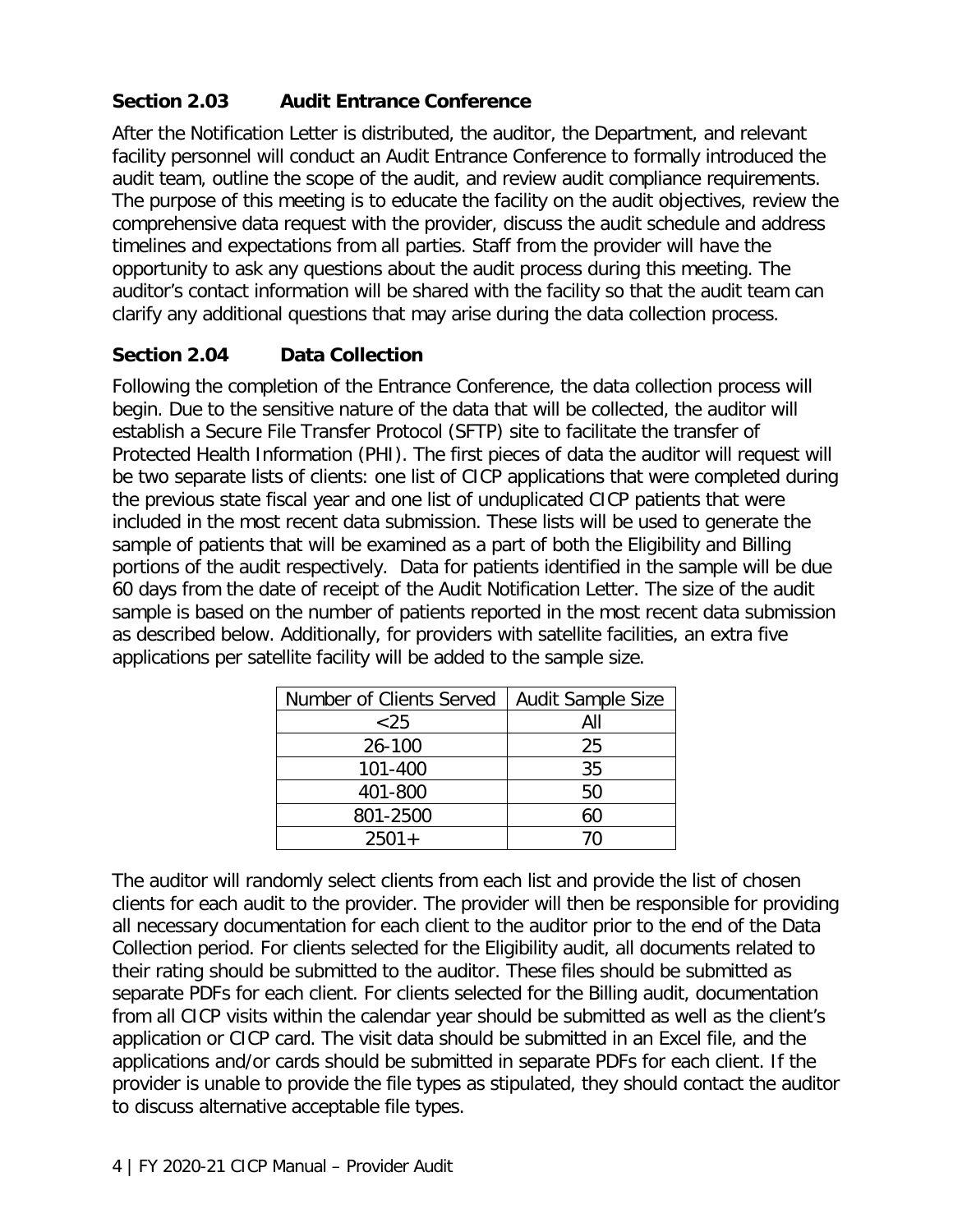Providers will also be asked for the backup documentation to support the annual program data submitted to the Department, as well as the facility chargemaster. These files should be submitted as Excel files. If the provider is unable to provide Excel files, they should contact the auditor to discuss alternative acceptable file types. **Providers should keep the documentation used when compiling the visit data to be submitted to the Department and using that for the audit.** Pulling the data at the time of the audit most likely will result in discrepancies between the data submitted and the recently pulled data due to adjustments made after the data was submitted.

# <span id="page-6-0"></span>**Section 2.05 Conduct Audit and Prepare Audit Report**

After all necessary audit data is submitted, the auditor will begin conducting the audit. The audit objectives and processes for both the Eligibility and Billing portions of the audit are detailed in the following articles. The auditor will be in communication with the provider throughout the audit process to clarify questions they have with submitted data and answer questions the provider may have. Questions about the audit process should be directed to the auditor.

# <span id="page-6-1"></span>**Section 2.06 Exit Conference**

After the audit report has been prepared, the auditor will contact the provider to set up an Exit Conference with the relevant facility personnel. The provider will receive their draft audit report the day before the Exit Conference for review and will have the opportunity to ask any and all questions they have about the audit report at the Exit Conference.

# <span id="page-6-2"></span>**Section 2.07 Review Period and Finalization of Audit**

The provider will have five (5) business days from the date of the Exit Conference to submit any missing or clarifying data to the auditor. The auditor will review and finalize the audit report using any data submitted within the Review Period. The final audit report will then be sent to the provider and the Department. The draft audit report will become the final audit report if the provider does not submit any additional data within the Review Period. No additional data will be accepted after the Review Period.

# <span id="page-6-3"></span>**Section 2.08 Implications of Final Audit Report**

The eligibility audit focuses on the applications completed by the provider and checks them for adherence to the CICP rules as well as the provider's definition of income, family size, etc. Any errors identified in the eligibility audit will be presented to the provider by the state contracted auditor, and the provider will be responsible for addressing each error in a CAP. The CAP needs to include how the provider will address and correct the identified errors and a timeline in which those errors will be addressed.

The billing audit focuses on the billing records for the chosen audit sample. The billing records will be checked to ensure that clients were billed using the correct copayment, that the charged copayment matches the service that was provided, any third-party payments were reported accurately, and that the charges were the same as those billed to non-CICP clients. The CICP will use a 2% threshold to determine if a clinic provider's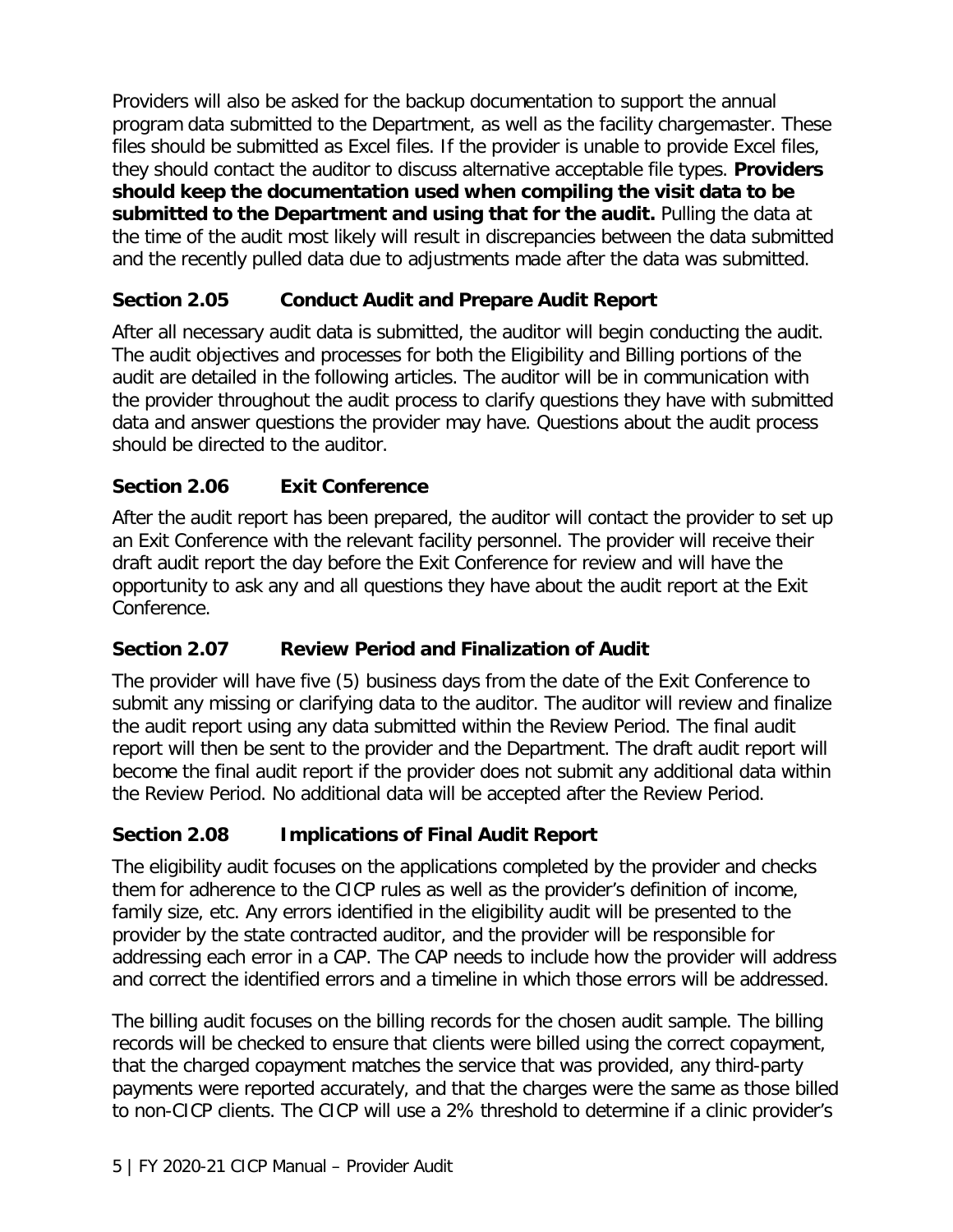funding will need to be adjusted based on the findings. If the findings result in less than a 2% difference between reported charges, copayments, and third-party liability, no adjustment will be made. Additionally, any findings that exceed 2% will be adjusted by 2% (i.e. a 5% total finding will be reduced to a 3% finding). Any findings in the billing audit will also need to be addressed in the provider's submitted CAP.

Hospital providers will not be subject to an adjustment to their funding based on the state's contracted auditor findings due to the fact that they are already audited on their financials annually during the Disproportionate Share Hospital (DSH) audits. Hospital providers will still be responsible for addressing any billing findings in their submitted CAP.

# <span id="page-7-0"></span>**Section 2.09 Appeals Process**

If a provider disagrees and would like to appeal the audit findings, the provider may file a dispute in writing to the State Programs Unit Lead at [hcpf\\_CICPCorrespondence@state.co.us](mailto:hcpf_CICPCorrespondence@state.co.us) within five (5) business days after the provider's Exit Conference with the state's auditor. Following receipt of the dispute, the State Programs Unit Lead will perform a review of the validation process to determine if the basis of the dispute is valid. No new data, information, or documentation can be submitted as part of the dispute process. A final determination will be made by the State Programs Unit Lead within ten (10) business days after receipt of the dispute. If the provider disagrees with the dispute determination made by the State Programs Unit

Lead, the provider may file an appeal directly to the Special Financing Division Director within three (3) business days after receiving the final dispute determination from the State Programs Unit Lead. The appeal shall be sent to

hcpf\_CICPCorrespondence@state.co.us.

Following receipt of the appeal, the Special Financing Division Director will perform a review. As part of this review, the Special Financing Division Director will gather documents and information from the State Programs Unit Lead specific to their final determination. No new data, information, or documentation can be submitted as part of the dispute process. A final decision will be made by the Special Financing Division Director within five (5) business days after receipt of the dispute. If the provider disagrees with the dispute determination made by the Special Financing Division Director, the provider may file an appeal directly to the Executive Director within three (3) business days after receiving the final dispute determination from the Special Financing Division Director. The appeal shall be sent to hcpf\_CICPCorrespondence@state.co.us.

A final determination will be made by the Executive Director within five (5) business days after receipt of the appeal. The decision of the Executive Director is final.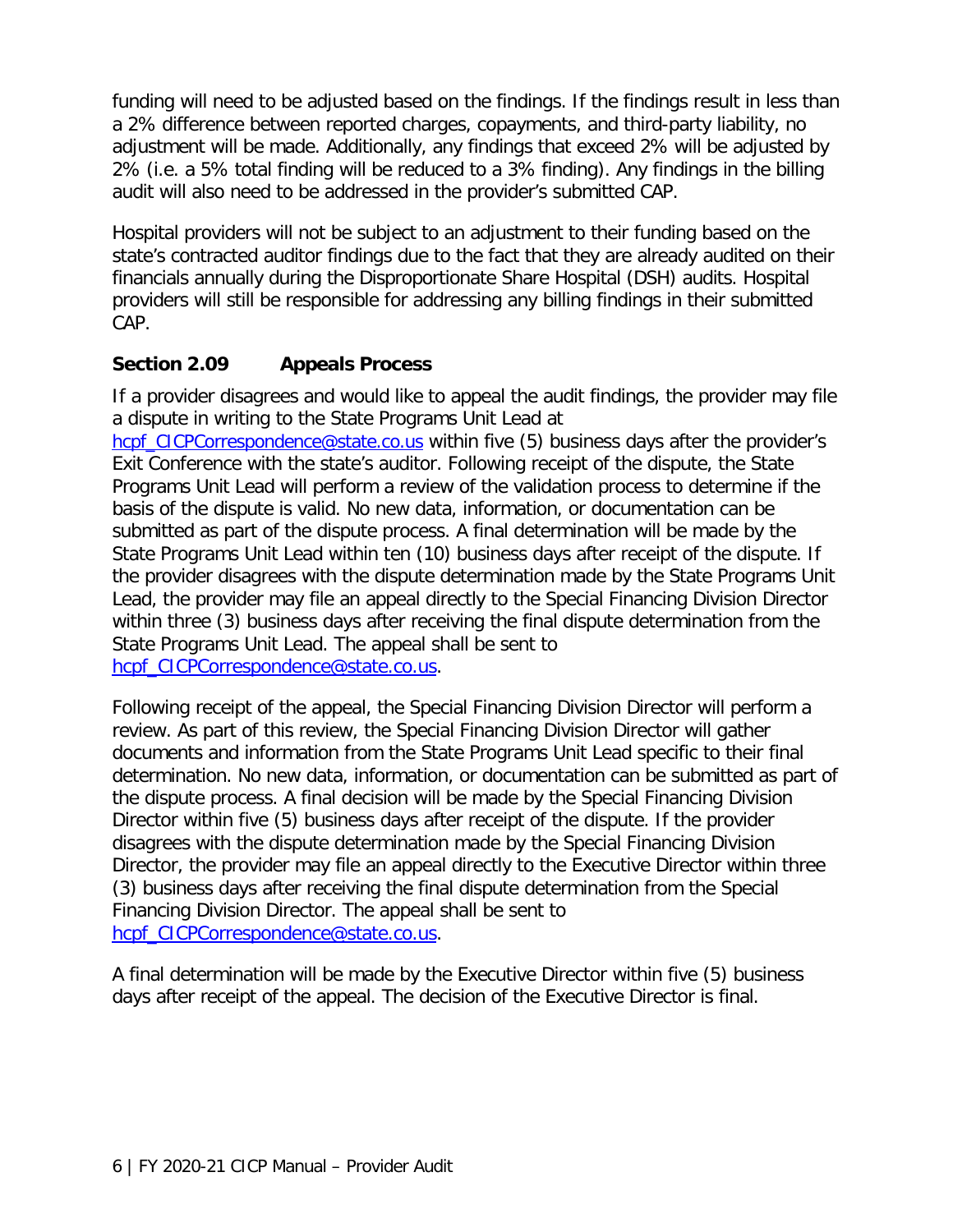# <span id="page-8-0"></span>**ARTICLE III. PROVIDER COMPLIANCE AUDIT REQUIREMENTS**

#### <span id="page-8-1"></span>**Section 3.01 Eligibility Audit**

The goal of the Eligibility audit is to ensure that each CICP applicant's eligibility determination was made correctly under the regulations specified in the CICP Manual and that the provider has the appropriate supporting documentation on file.

To choose the files for this portion of the audit, the auditor will need a list of all applications completed by the facility and its satellites during the program year. Providers must provide a list of all completed applications (including applications for clients who were denied) from the program year. The list can be pulled from the provider's eligibility system or, if the system cannot generate that kind of report, the provider should be compiling a list of applications completed throughout the year in an easily accessible format (Excel, Word, etc.)

The following items are examined to verify a client's eligibility status:

- 1. Verification that the audit candidate is able to supply an original application for each of the clients selected in the audit sample.
- 2. Verification that the application was signed and dated by all required parties in all relevant fields.
- 3. Verification that if the applicant is over the age of 18, they have:
	- a. Signed the Lawful Presence Affidavit indicating lawful presence status
	- b. Provided one approved document demonstrating their lawful presence status
	- c. Demonstrated that they are a Colorado resident
	- d. Furnished a Social Security number
	- e. Verification that if a client is a non-U.S. citizen and did not supply an ID card issued by a REAL ID Act compliant state, that the appropriate SAVE or other documentation is available.
- 4. Verification that the income determination was accurately completed and can be confirmed by reviewing the required supporting documentation.
	- a. For all working applicants (excluding self-employed applicants) a copy of paycheck stubs is on file.
	- b. If the provider made an income determination without supporting documentation, evidence that a reasonable effort was made to obtain the information must be documented.
	- c. Verification that the appropriate Ability-to-Pay scale was utilized based on income determination and that the correct CICP maximum copay rate was calculated.
- 5. Verification that the client was not eligible for Health First Colorado or CHP+ and that the appropriate denial letters or other relevant supporting documentation is present with the application.